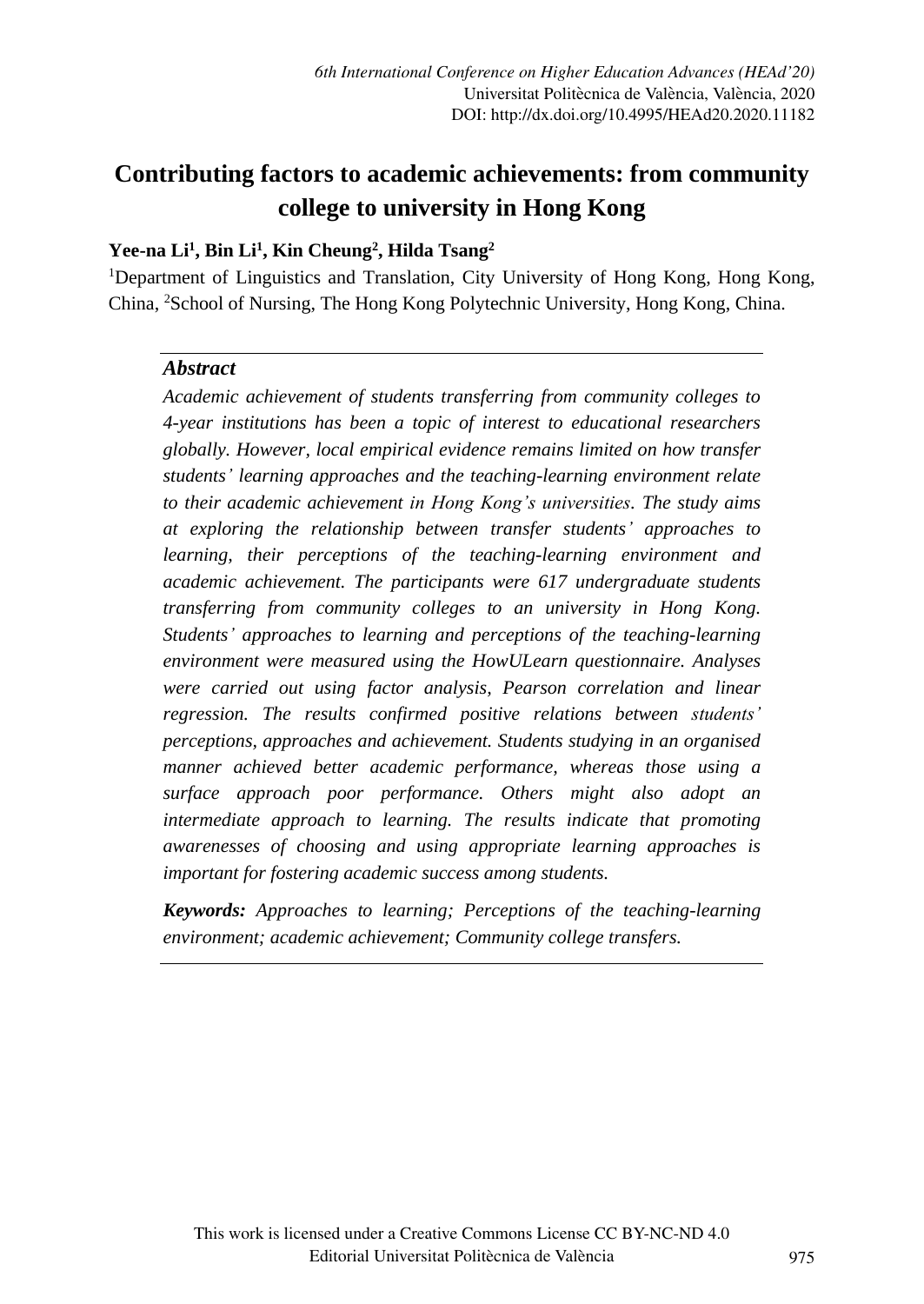# **1. Introduction**

Community colleges, in addition to a direct admission to universities after the completion of secondary education, have been a second pathway to an undergraduate degree. In Hong Kong, students with two-year associate degrees or higher diploma levels (which are collectively known as "sub-degree") can transfer from community colleges to universities based on a credit unit transfer system. They are admitted to the third-year study of a degree programme and will receive the degree in two years (Yung, 2002). The number of subdegree graduates transferring to four-year institution is recorded growing annualy in recent years, which warrants closer attention and comprehensive study on their post-transfer learning experiences and academic achievement. Sub-degree students may often encounter difficulties in adjusting to a new learning environment, which is referred to as "transfer shock" (Hill, 1965). Some studies reported that transfer students had a lower academic achievement than non-transfer students (e.g. Cameron, 2005). On the other hand, some reported that transfer students were academically more successful compared to non-transfer students (e.g. Martinello & Stewart, 2013). Despite the mixed results in the literature, the academic performance of transfer students has long been of considerable interest to researchers, and thus identifying factors that will facilitate transfer students' educational attainment remains an important goal.

The relationships between students' approaches to learning (SAL), perceptions of the teaching-learning environment (TLE) and academic achievement have been widely examined in higher education contexts (e.g. Asikainen et al., 2014; Rytkönen et al., 2012). Approaches to learning, referring to the nature of students' study processes, have been classified into three approaches: a deep approach refers to the ability to understand, to relate and to construct meaning in the learning material; a surface approach is related to memorising without aiming at understanding; and, a strategic approach, labeled as an organised studying, refers to the ability to manage time and effort (Entwistle & McCune, 2004). Previous studies indicate that the deep approach and organised studying are positively related to academic achievement, and the surface approach negatively related (e.g. Tuononen et al., 2019), although contradictory results have also been found (Lizzio et al., 2002). SAL have been found to depend greatly on their perceptions of the teaching– learning environment. Evidence showed that effective teaching, which is relevant, interesting, constructively aligned, and supports students' understanding, along with constructive feedback and support from staff and peers, could facilitate the use of a deep approach and an organised studying (Postareff et al., 2018).

Although a number of studies have also examined how transfer students' perceptions of the academic environment is related to academic adjustment (Flaga, 2006), little effort involving quantitative measures has been documented in the literature on their correlations with SAL. Acai and Newton (2015) have compared transfer students and those via direct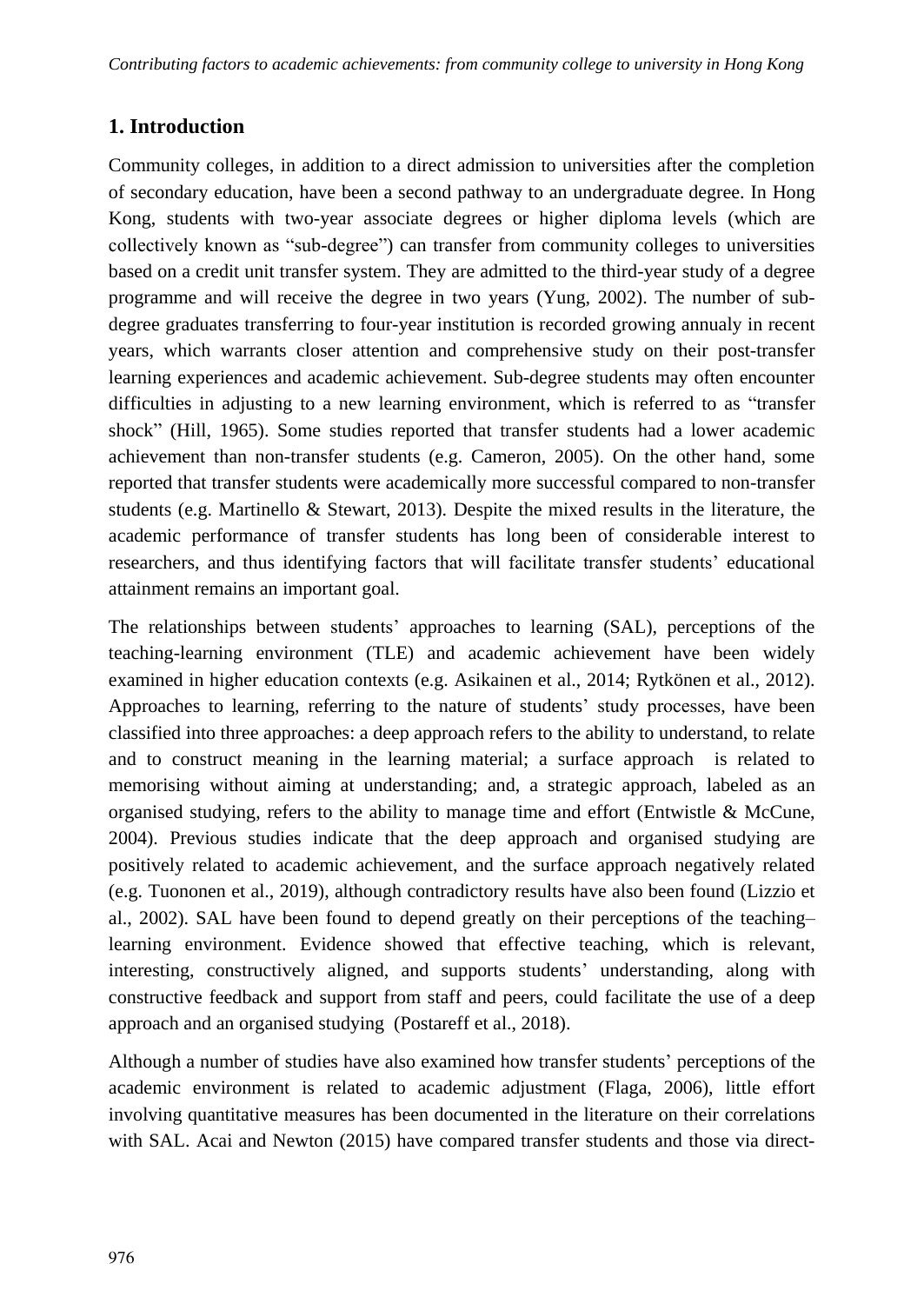entry from high schools in Ontario, and found no significant difference in their learning approaches or academic achievements. To better understand how transfer students' learning could be more effectively accommodated under the higher education system in Hong Kong, this study aims at exploring the relationships between perceptions of the TLE, SAL and academic achievement.

# **2. Method**

#### *2.1. Instrument*

We designed a questionnaire based on two validated inventories: Experiences of Teaching and Learning Questionnaire (ETLQ; Entwistle et al., 2003) and the Approaches to Learning and Studying Inventory (ALSI; Entwistle & McCune, 2004). Items are scored on a fivepoint Likert scale  $(1=$  totally disagree,  $5 =$  totally agree). The instrument has been validated across contexts (Parpala et al., 2013). Our questionnaire for this study contained a part of demographic information such as gender and age, followed by two sections from the HowULearn Questionnaire (Parpala & Lindblom-Ylänne, 2012), which measures students' perceptions of the TLE (22 items) and SAL (12 items). Revision was made on on some region-applicable items to fit the local use. The whole questionnaire was then reviewed by a panel of nine overseas and local experts in the education field to determine the content validity index (CVI). A CVI of 0.99 was found, which was higher than the acceptable level of 0.75. Eleven undergraduate students were invited to fill in the questionnaire to test its readability and appropriateness. Minor changes in the wording were then made on some items. Students' academic achievement was measured by calculating a grade point average (GPA) at the time of data collection.

#### *2.2. Participants and Data Collection*

The questionnaire was posted online to collect data from September 2018 to November 2019, using convenience sampling. All full-time transfer students in government-funded degree programmes in X University in Hong Kong were inivited electronically to participate in the study. A total of 617 responses were obtained. The participants were from 27 departments involving all faculties and schools in the university. The sample consisted of 59.3% female and 40.7% male students, aged 18 to 41 years  $(M=22.31, SD=1.78)$ .

#### *2.3. Data Analysis*

SPSS analytical software version 25 was used for the data analysis. We conducted exploratory factor analyses (EFA) for each construct by using the general rule of an eigenvalue  $> 1$  (Kaiser, 1960), and used the maximum likelihood extraction method and oblimin rotation. The Kaiser-Meyer-Olkin (KMO) test was conducted to measure the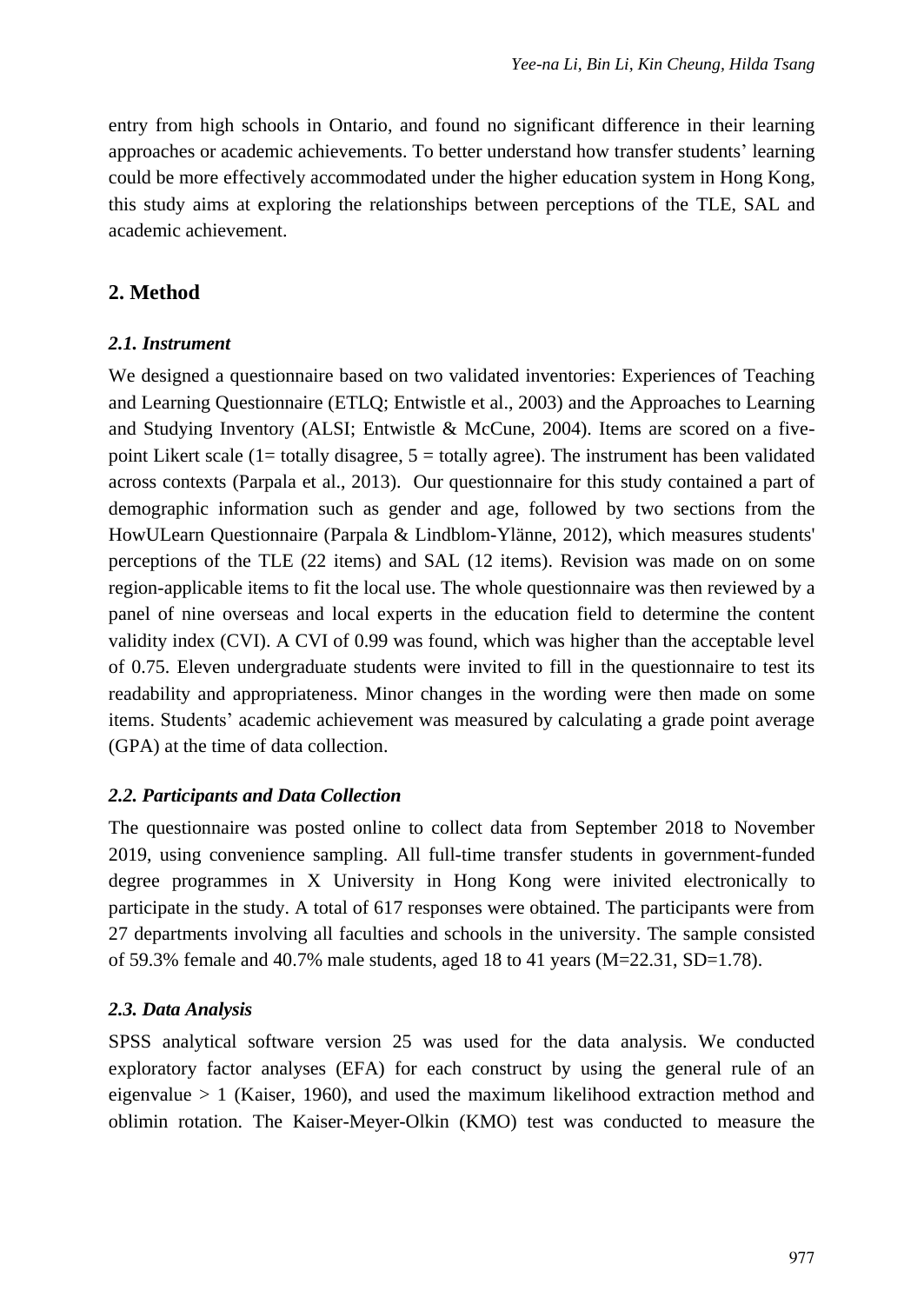sampling adequacy. Cronbach's alpha statistics were computed to test the scales' internal consistency. The presence of multicollinearity among the independent variables was examined by the tolerance values and the variance inflation factor (VIF) for the data included in the analysis. Confirmatory factor analyses (CFA) using SPSS AMOS 25 were conducted on thenew factors emerged from EFA. The fit of the model was assessed using the chi-square test of model fit, the goodness-of-fit index (GFI), the Tucker-Lewis index (TLI), the comparative fit index (CFI), and the root mean square error of approximation (RMSEA). Pearson's correlation test was used to test the correlations between the scales of the TLE, SAL, and academic achievement. Variables with statistically significant correlations with academic achievement were selected for the linear regression analysis (forward) to explore its strongest predictor.

# **3. Results**

#### *3.1. Factor Analyses*

The factor structures of the items measuring students' perceptions of the teaching and learning environment were different from the original study by Parpala et al. (2012), as shown in Table 1. Three factors were labelled as *teaching for understanding & encouraging learning* (FE1), *peer support* (FE2), and *alignment & constructive feedback* (FE3). The factor loadings ranged between 0.34 and 0.90, which explained 50.0% of the total variance. Table 1 shows the main descriptive statistics. In line with the original study, three factors measuring SAL were loaded, ranging between 0.31 and 0.81 (see Table 2). They were labelled as *organised studying* (FA1), *deep approach* (FA2) and *surface approach* (FA3), which explained 44.5% of the total variance.

| <b>Items</b> |                                                | М    | <b>SD</b> | $\alpha$ |
|--------------|------------------------------------------------|------|-----------|----------|
|              | FE1 1, 2, 3, 4, 5, 6, 7, 9, 10, 12, 13, 14, 16 | 3.59 | 0.55      | 0.92     |
|              | FE2 8, 11, 15                                  | 3.65 | 0.72      | 0.77     |
| FE3          | 17, 18, 19, 20, 21, 22                         | 3.43 | 0.66      | 0.88     |

**Table 1. Descriptive statistics for subscales of Teaching and Learning Environment (22 items).**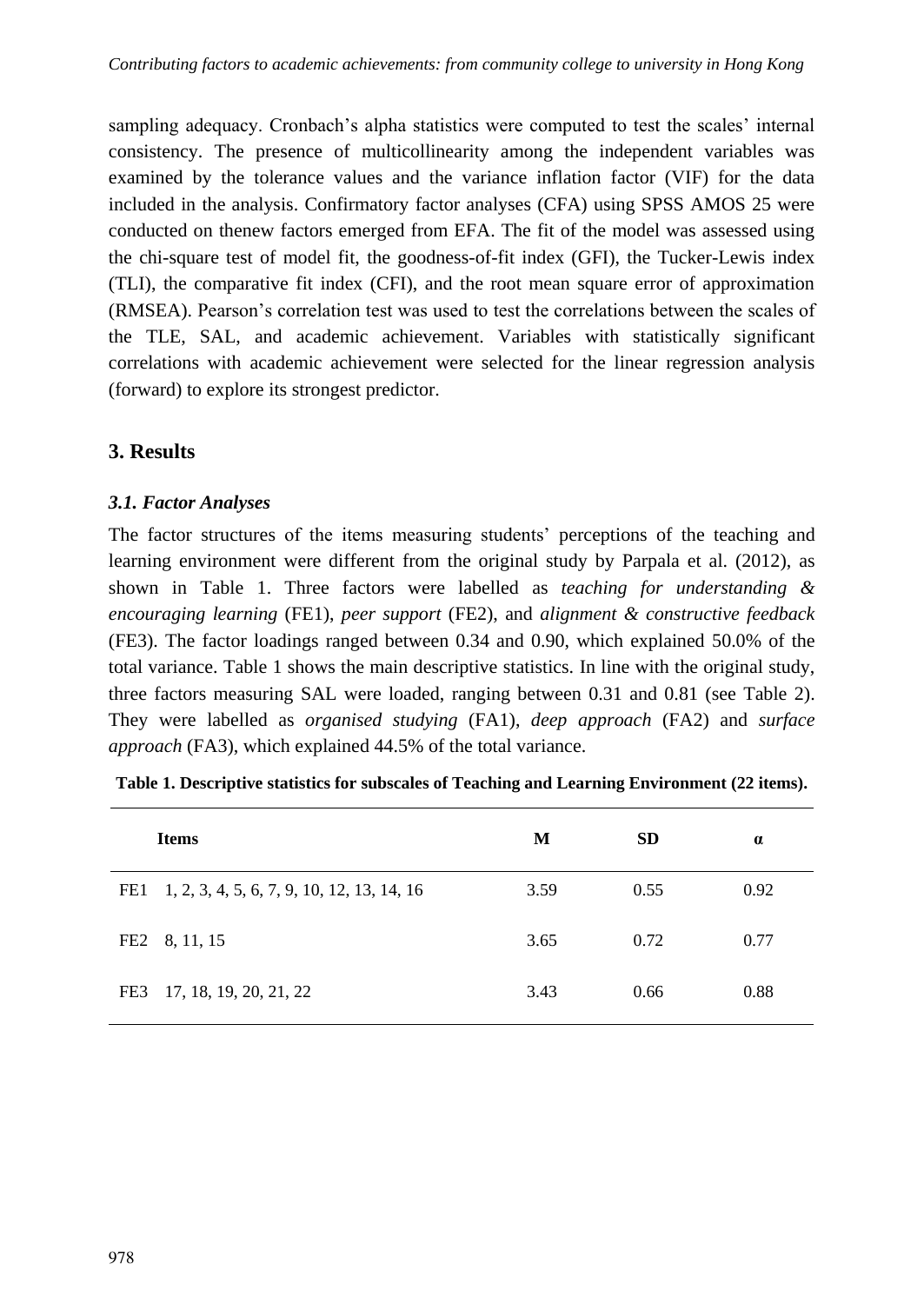| <b>Items</b>     | M    | <b>SD</b> | $\alpha$ |
|------------------|------|-----------|----------|
| FA1 2, 4, 8, 10  | 3.49 | 0.60      | 0.73     |
| FA2 5, 6, 11, 12 | 3.52 | 0.57      | 0.75     |
| FA3 1, 3, 7, 9   | 3.13 | 0.65      | 0.74     |

**Table 2. Descriptive statistics for subscales of Students' Approaches to Learning (12 items).**

The tolerance values ranged from 0.311 to 0.808, and the VIF values ranged from 1.238 to 3.213. Since the VIF values were between 1 and 10, we concluded that no instance of excessive collinearity among the independent variables was evident in the data. From the results of CFA on SAL, the chi-square test ( $\gamma$ 2=219.9, df=51, p<.001) indicated a poor fit; however, this was expected due to the large sample. The fit indices (GFI=.944, CFI=.914, TLI=.888, RMSEA=.073) were acceptable. For the CFA on students' perceptions of the teaching and learning environment, the chi-square test indicated a poor fit  $(\gamma 2=871.3,$ df=206, p $\lt$ .001), while the fit indices (GFI=.881, CFI=.905, TLI=.893, RMSEA=.072) were reasonable. This suggested that the factor structures of the subscales fitted the data reasonably well.

#### *3.2. The relationships between academic achievement, SAL and perceptions of the TLE*

Statistical results are listed in Table 3, which shows correlations between academic achievement, perceptions of the TLE and SAL. Positive correlations were observed between all teaching–learning environment factors and between all SAL factors. In addition, the perceptions correlated positively with deep approach and organised studying, but not significantly correlated with surface approach. The results showed statistically significant positive correlations between academic achievement and teaching for understanding & encouraging learning, deep approach and organised studying, and a statistically significant negative correlation between academic achievement and surface approach. In other words, peer support and alignment & constructive feedback were the only factors that were unrelated to academic achievement.

In addition, regression analyses were conducted to explore which factors had the strongest relationship with academic achievement. The results showed that surface approach to learning ( $\beta = -15$ ,  $p < .001$ ) and organised studying ( $\beta = .13$ ,  $p < .01$ ) were the predictors of academic achievement.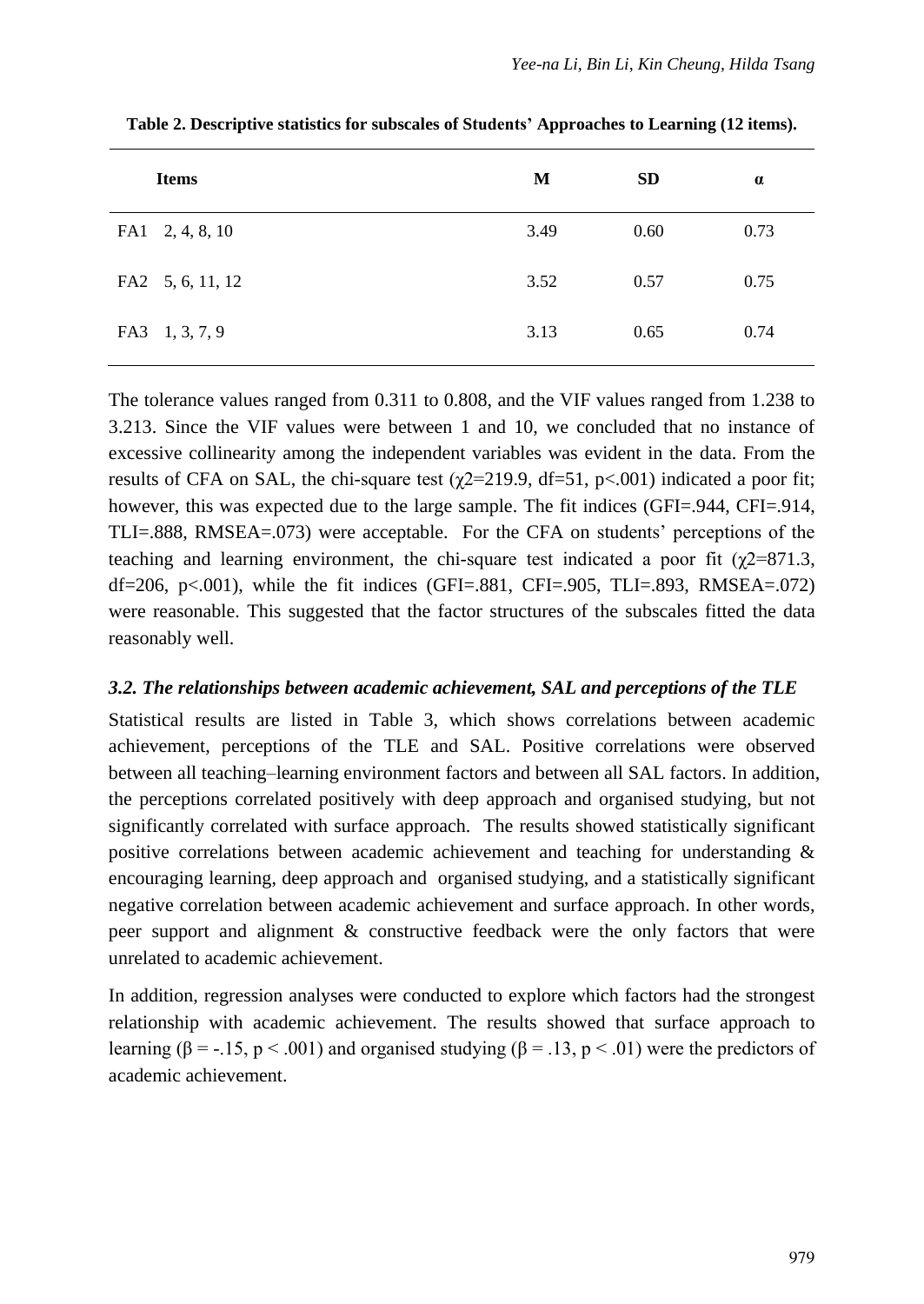| Factor                  | 1         | $\mathbf{2}$ | 3        | $\overline{\mathbf{4}}$ | 5         | 6        | 7 |
|-------------------------|-----------|--------------|----------|-------------------------|-----------|----------|---|
| 1. FE1                  |           |              |          |                         |           |          |   |
| 2. FE2                  | $.595***$ | 1            |          |                         |           |          |   |
| 3. FE3                  | $.736**$  | $.483**$     | 1        |                         |           |          |   |
| 4. FA1                  | $.404**$  | $.330**$     | $.352**$ | 1                       |           |          |   |
| 5. FA2                  | $.515***$ | $.335**$     | $.394**$ | $.549**$                | 1         |          |   |
| 6. FA3                  | $-.038$   | .024         | $-.005$  | $.236**$                | $.186***$ | 1        |   |
| 7. Academic achievement | $.121**$  | .031         | .053     | $.154**$                | $.121**$  | $-139**$ | 1 |
|                         |           |              |          |                         |           |          |   |

**Table 3. Relation between students' perceptions of the TLE, SAL and academic achievement**

 $**p < 0.01$ , statistically significant correlations shown in bold

#### **4. Discussion**

The present study explored how students' perceptions of their TLE and SAL are related to their academic achievement. The results showed that positive perceptions of the TLE are related to the use of a deep learning approach and an organised studying, which is in line with earlier research (e.g. Entwistle et al., 2003 ; Rytkönen et al., 2012; Postareff et al., 2018). Similarly, the results resonated with previous studies in which the deep approach and organised studying were related to a better academic performace and the surface approach to a poor performace (e.g. Lizzio et al., 2002). This confirms the widely accepted idea that students' perceptions of the TLE and SAL are important factors for academic success.

Our analysis of what predicts students' academic achievement supports the findings in Rytkönen et al. (2012) that organised studying had stronger relations with academic achievement than deep approach to learning. This may be partly due to the nature of deep approach, as grade point average is not necessarily the best way to measure the quality of the learning outcomes related to deep approach (Rytkönen et al. 2012). On the other hand, time management and organised studying are important for transfer students' successful studying at university. They are often faced with heavy study loads due to a poor subject alignment between sub-degree and degree programmmes and inadequate support for transitioning (Cheung et al., 2015), and the needs to balance study with non-academic activities such as paid work or family commitments (e.g. Briggs et al., 2012). Therefore, they have to pay special attention on how to schedule their time well to fufil their study requirements.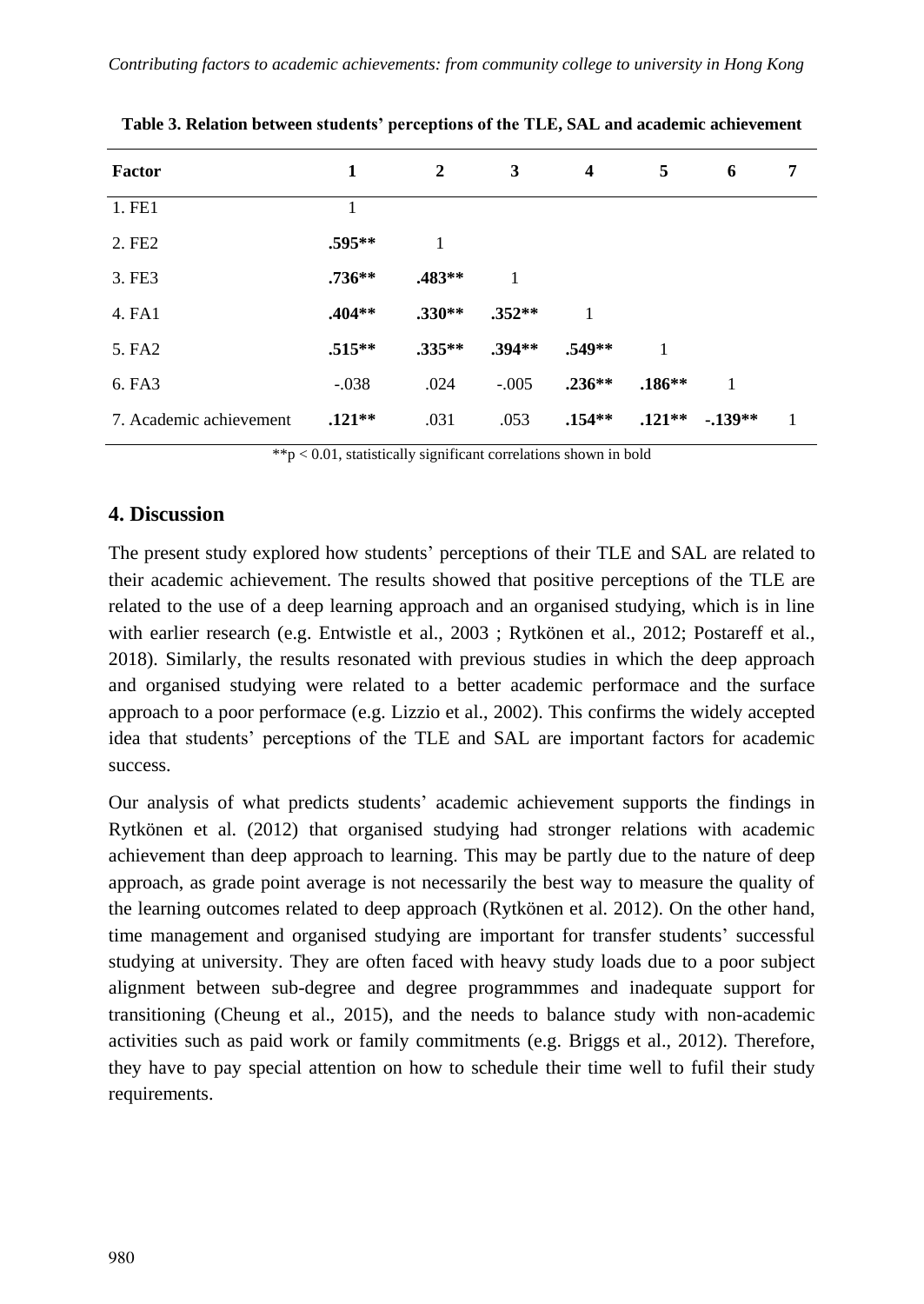Interstingly, although transfer students scored slightly higher on the deep learning and organised studying than the surface learning, a significant and positive correlation between surface learning and deep learning with organised studying was found, differing from the results of previous studies (e.g. Rytkönen et al., 2012) that surface approach was negatively related to the other two approaches. The inconsistence may be explained by the intermediate approaches used by the students (Kember, 2016). Contrary to the commonly held belief that the characterisation of deep and surface approaches to learning was dichotomous, there is evidence of Chinese students using mixed approaches to learning, intermediate between pure surface and deep approaches, which combine memorising and understanding (see Kember, 2016 for a review). This indicates that students tended to understand the concepts in their learning process, and at the same time recognized the role of memorisation played in their examinations. Nevertheless, it should be noted that there are distinct forms of memorisation (Kember, 2016). Although both intermediate and pure surface approaches involve memorisation, rote learning or mechanical memorization only in a pure surface approach to learning should lead to poor learning outcomes, which is supported by the results of regression analyses in the present study.

The present study and findings underline the importance of transfer students' awarenesses and development of effective skills for successful learning in universities. A supportive mechanism from universities is most desirable to facilitate students to achieve these goals and to develop habits in autonomous leanring. Institutional supports could include enhancement on pedagogical relevance and interests in learning, as well as on constructive feedback and assessment. These supportive means could help students articulate individual learning needs and self-evaluate their learning outcomes against a programme's objectives. Workshops could also be provided on fostering skills for organized studying such as time management skills, and activities be organized on promoting awareness of strategies and approaches to effective learning. These pedagogical measures are crucial and facilitative for transfer students to successfully adapt to university study and to obtain academic achievements.

#### **References**

- Acai, A., & Newton, G. (2015). A Comparison of Factors Related to University Students' Learning: College-Transfer and Direct-Entry from High School Students. *Canadian Journal of Higher Education*, *45*(2), 168-192.
- Asikainen, H., Parpala, A., Lindblom-Ylänne, S., Vanthournout, G., & Coertjens, L. (2014). The Development of Approaches to Learning and Perceptions of the Teaching-Learning Environment during Bachelor Level Studies and Their Relation to Study Success. *Higher Education Studies*, *4*(4), 24-36. doi: 10.5539/hes.v4n4p24.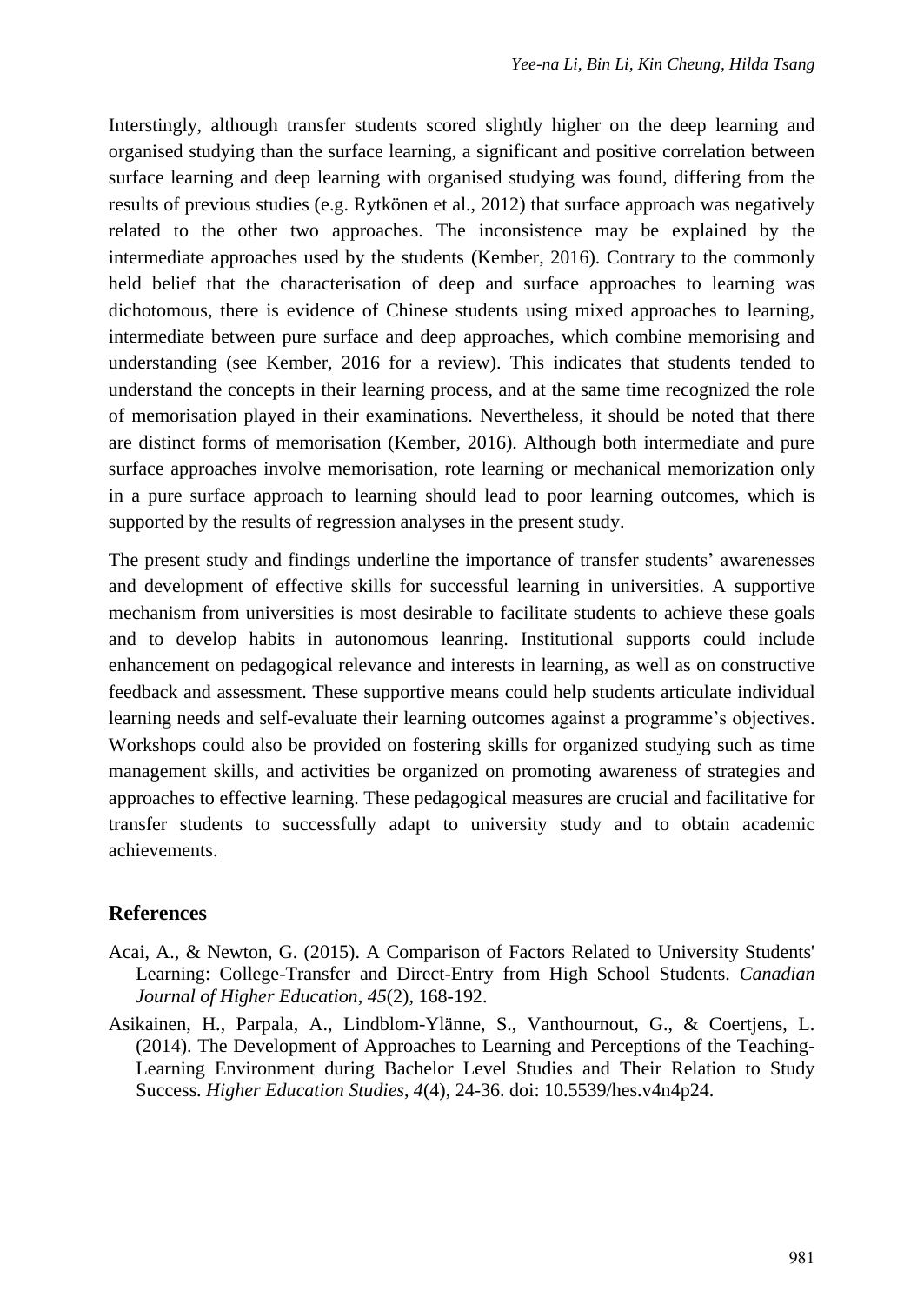- Briggs, A. R., Clark, J., & Hall, I. (2012). Building bridges: understanding student transition to university. *Quality in Higher Education*, *18*(1), 3-21. doi: 10.1080/13538322.2011.614468.
- Cameron, C. (2005). Experiences of transfer students in a collaborative baccalaureate nursing program. *Community College Review*, *33*(2), 22-44. doi: 10.1177/009155210503300202.
- Cheung, K., Lai, P., Yick, K. L., & Chan, S. W. (2015). *Perception of the teaching-learning environment and learning approaches on the academic results of senior-year admitted (SYA) students*. Paper presented at the international conference: Assessment for Learning in Higher Education 2015, 14-15 May 2015, Hong Kong.
- Entwistle, N., & McCune, V. (2004). The conceptual bases of study strategy inventories. *Educational Psychology Review*, *16*(4), 325-345. doi: 1040-726X/04/1200- 0325/0.
- Entwistle, N., McCune, V., & Hounsell, J. (2003). Investigating ways of enhancing university teaching-learning environments: Measuring students' approaches to studying and perceptions of teaching. In De Corte, E., Verschaffel, L., Entwistle, N. & van Merrienboer, J. (Eds.), *Unravelling basic components and dimensions of powerful learning environments*, Oxford: Elsevier Science.
- Flaga, C. T. (2006). The process of transition for community college transfer students. *Community College Journal of Research and Practice*, *30*(1), 3-19.
- Hills, J. R. (1965). Transfer shock: The academic performance of the junior college transfer. *The Journal of Experimental Education*, *33*(3), 201-215. doi: 10.1080/00220973.1965.11010875
- Kaiser, H. F. (1960). The application of electronic computers to factor analysis. *Educational and psychological measurement*, *20*(1), 141-151. doi: 10.1177/001316446002000116.
- Kember, D. (2016). Why do Chinese students out-perform those from the West? Do approaches to learning contribute to the explanation?. *Cogent Education*, *3*(1), 1248187. doi: 10.1080/2331186X.2016.1248187.
- Lizzio, A., Wilson, K., & Simons, R. (2002). University students' perceptions of the learning environment and academic outcomes: implications for theory and practice. *Studies in Higher education*, *27*(1), 27-52. doi: 10.1080/03075070120099359.
- Martinello, F., & Stewart, J. (2013). Transfers from college to university: A four-year outcome study. Retrieved from http://www.ontransfer.ca/www/files\_docs/content/pdf/ en/student\_pathways\_conference/2013/stewart\_martinello\_fri.pdf
- Parpala A., & Lindblom-Ylanne S. (2012). Using a research instrument for developing quality at the university. *Quality in Higher Education*, *18*(3), 313-328. doi: 10.1080/13538322.2012.733493
- Parpala, A., Lindblom-Ylänne, S., Komulainen, E., & Entwistle, N. (2013). Assessing students' experiences of teaching–learning environments and approaches to learning: Validation of a questionnaire in different countries and varying contexts. *Learning Environments Research*, *16*(2), 201-215. doi: 10.1007/s10984-013-9128-8.